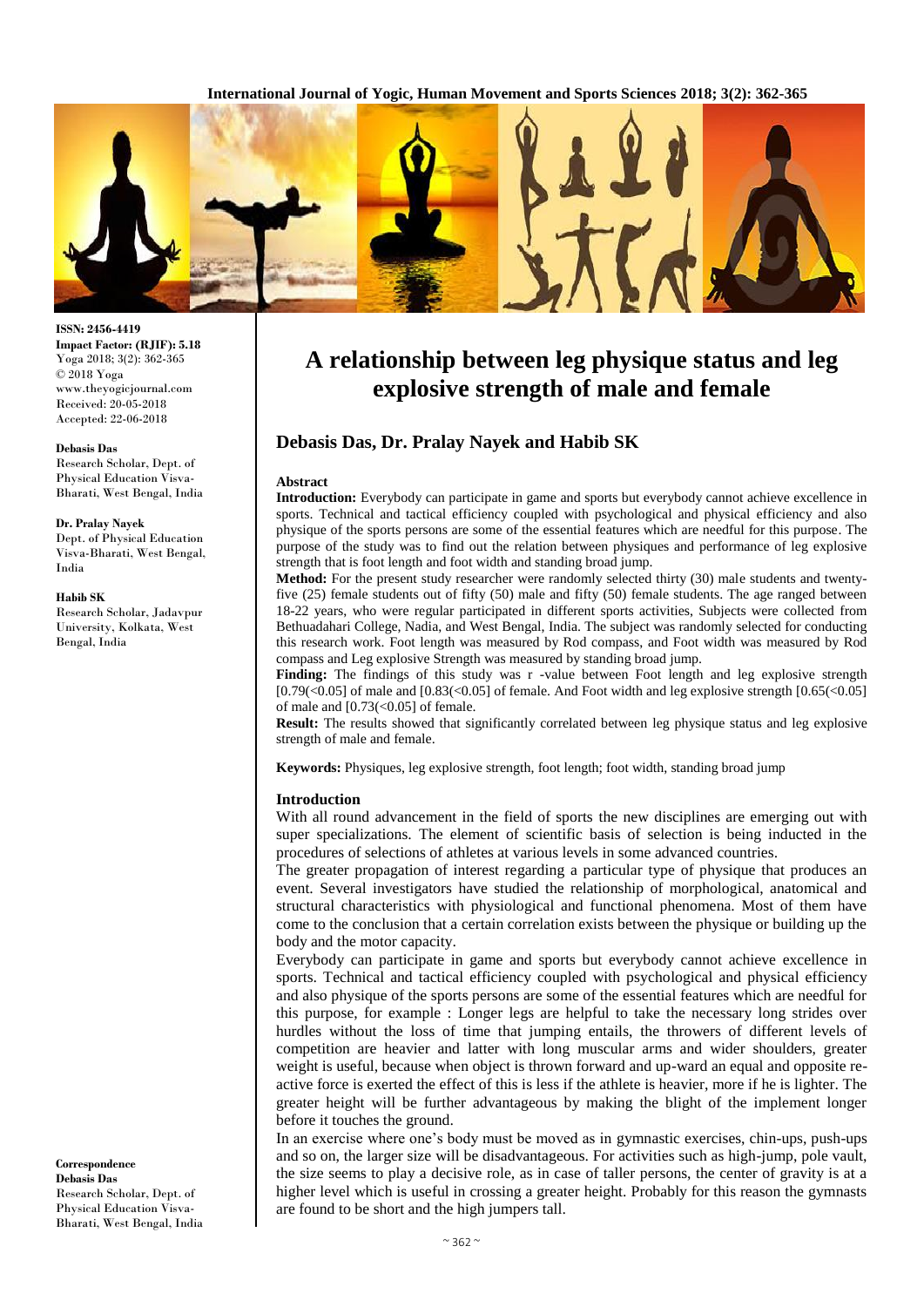International Journal of Yogic, Human Movement and Sports Sciences

According to Hirata in 1996 "The Japanese who are small had better concentration on exercise such as light class boxing, weight lifting etc. Similarly for Americans who are large and lean, such sports, as basketball, volleyball and swimming. Long jumping and short and middle distance running are the best".

From these few examples, it is evident that the physique has an important role to play in performance of various physical activities. The information's on body dimensions and body build of sports person or athletes of physical activities are now available in plenty. Explosive leg strength is one of the most important components for jumpers, runners, gymnasts, volley ball players etc. so not only height, weight, musculature, fat composition and many other components influence sports performance, length and width of foot might also play an important role in producing explosive leg strength that results in better sports performance.

The present study on foot characteristics may be useful in choosing a suitable physical activity for an individual whose main objective is competition.

# **Purpose of the Study**

The result of the study will help an athlete to select the event according to his ability based on kinanthropometric measurements. It will help the physical instructors and coaches to place the right person in the right event as well as to advise whether one should be placed in individual or team game. In this modern civilization analyzing the athletes from the scientific point of view, will make them active. In one word, it will bring new thought in the arena of the physical education.

## **Methodology**

The chapter deals with selection of subject, selection of variable, reliability, description of test and statistical analysis of data.

## **Selection of Subject**

Students at the age group of 18-22 years have been selected. For this purpose 30 boys and 25 girls have been selected randomly from the students of Bethuadahari College, (West Bengal).

| <b>No of Subjects</b> | Male | <b>Female</b> | $\mathbf{a}$ |
|-----------------------|------|---------------|--------------|
|                       |      | ے ت           | ears         |

Each subject has had medical check-up so that any muscular injury in the leg of the subject is identified in order to eliminate injured subjects.

Each subject was given three successive trials for 'Foot length and Foot width' and 'Standing broad jump' with the interval of the 2-3 minute. The distance and height were recorded and the best performance was considered.

# **Criterion measures**

In the present study, the investigator has considered the following things such as-

|--|--|

| S. No | Variables           | Units              | <b>Criterion Measures</b> |
|-------|---------------------|--------------------|---------------------------|
|       | Foot Length         | Millimeters        | Leg Physique Status       |
| ـ.    | Foot Width          | <b>Millimeters</b> | Leg Physique Status       |
|       | Standing Broad Jump | <b>Meters</b>      | <b>Explosive Strength</b> |

# **Test Administration**

## **1. Foot Length**

It was obtained by measuring distance between Pternion and acropodin.

- a) **Equipment** : Rod Compass
- b) **Description**: The subject stands erect his feet slightly apart and weight evenly distributed on the both feet. Using the rod compass, the maximum length of the foot was measured parallel to the long axis of the foot, between Pternion and acropodian.
- c) **It Score**: Score was recorded nearest to one tenth of an inch.

# **2. Foot Width**

Indicates the breath of foot metatarsal tibial and metatarsal fibular:

- a) **Equipment:** Rod Compass.
- b) **Description:** The subjects stands erect with his feet slightly apart and weight evenly distributed on both the feet. Using Rod cam pass, the distance between metatarsal tibial and metatarsal fibular was measured.
- c) **Score:** Measurements were recorded nearest to one tenth of an inch.

# **3. Standing Broad jump**

It measures the explosive strength of the leg muscle of the subjects.

a) **Equipment:** Measure tape, lime.

- b) **Description:** The subjects stand behind the marked line. The contestant toes a line 4 feet from the pit and jumped forward from both feet. The nearest point touched by any part of the body at right angles to the take of line, was his jump. Measurements were taken to the nearest inch.
- c) **Scoring:** The best of three trials was recorded.

# **Statistical Analysis of Data**

The study was relation type. The result has been obtained through the application of statistical technique of correlation.

## **Resutls and discussion**

# **Procedures for establishing scientific authenticity of the test**

All these test were conducted on the same subjects on two different days with a day of rest in between for establishing the reliability of the collected data, for the purpose of the tests, trained physical education graduated working at Bethuadahari College, (West Bengal).were engaged and the instruments used for measuring were of standard instruments, manufactured by reputed concerns and are being widely used for the purpose of measuring body segments and physical traits throughout the world.

## **Level of Significance**

For the purpose of the present study the level of significance was fixed at 0.05 level of confidence.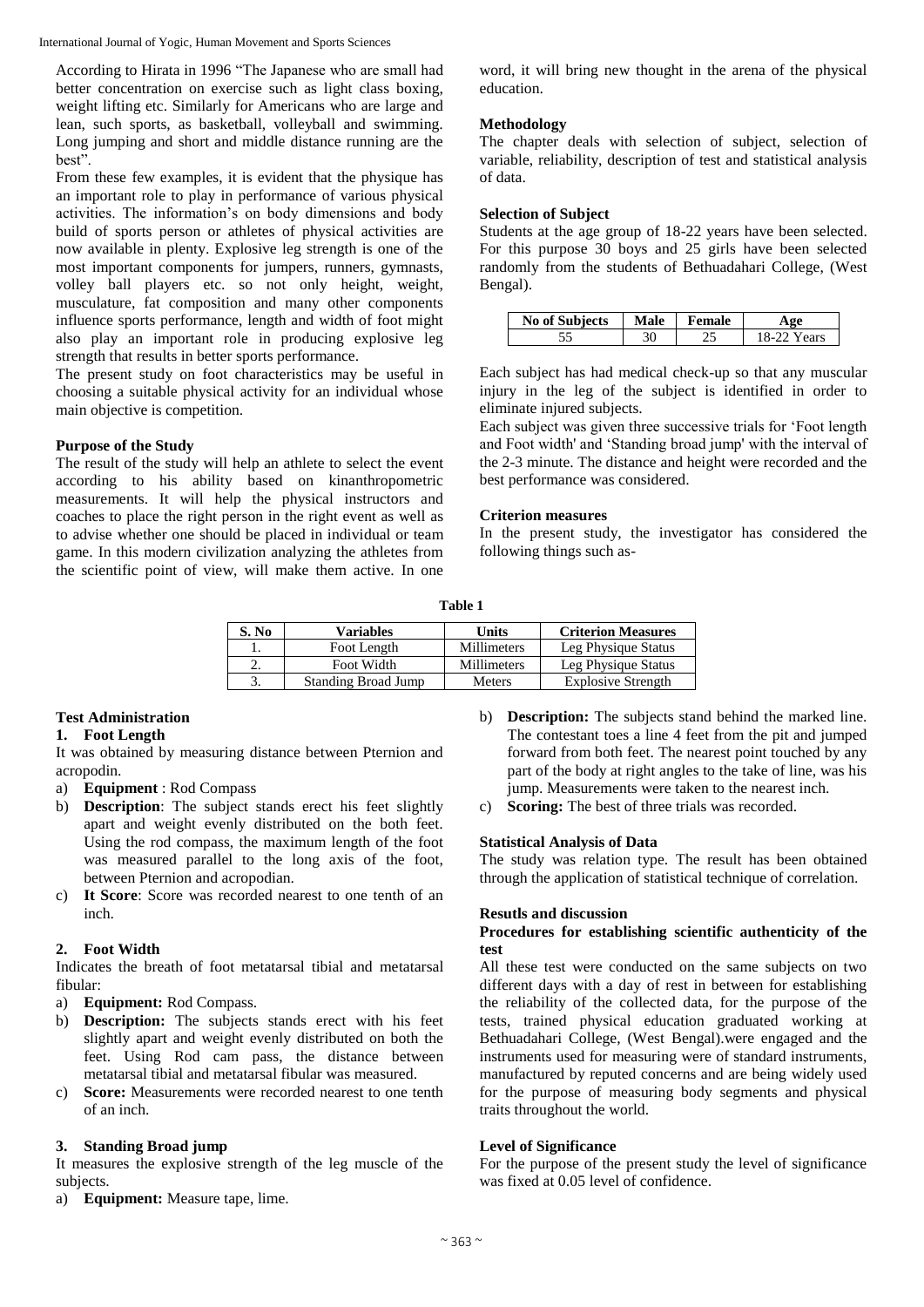International Journal of Yogic, Human Movement and Sports Sciences

**Table 2:** Mean and standard deviation of the variables

| Variables              | Male $N = 30$ Mean in cm | SD in cm. | Female $N = 25$ Mean in cm | SD in cm |
|------------------------|--------------------------|-----------|----------------------------|----------|
| Foot length            | 25.238                   | .155      | 22.938                     | 0.519    |
| Foot width             | 9.732                    | 0.348     | 9.132                      | 0.362    |
| Explosive leg strength | 247.4                    | 14.4      | 191.4                      | 16.0     |

From table-1 it was found that mean foot length of boys and girls being 25.2 cm and 22.93 cm respectively and that of mean foot width being 9.73 cm & 9.13 cm respectively. The explosive leg strength of boys and girls were 274.4 & 191.4 respectively.

From the mean observation, it was clear that the boys were superior to girls in respect of foot length, foot width and explosive leg strength.

Fig. 1, Fig. 2 & Fig. 3 depict the same information which being shown in bar diagram.



**Fig 1:** Mean of foot length of male and female.



**Fig 2:** Mean of foot width of male and female.



**Fig 3:** Mean Explosive Leg Strength of Male and Female